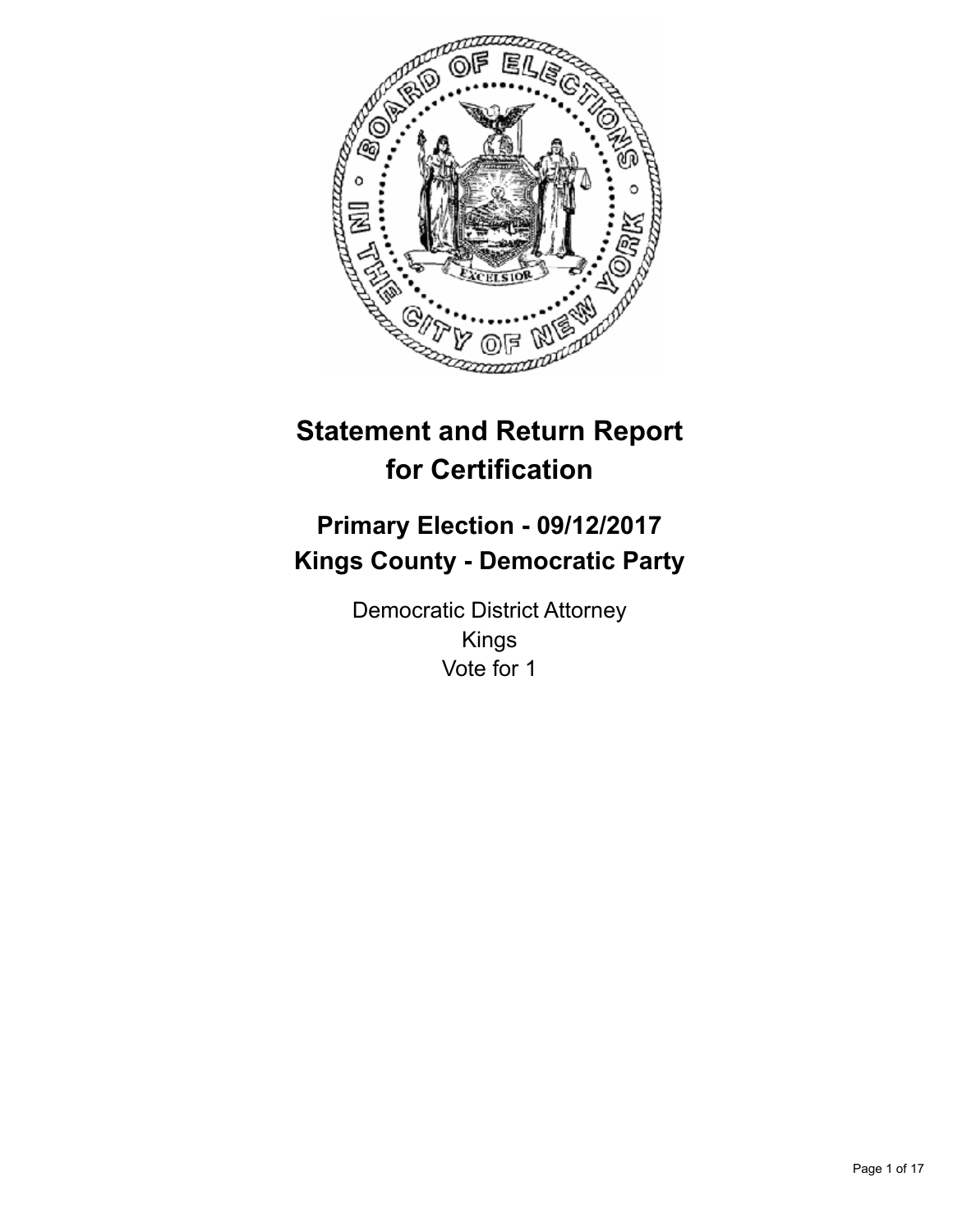

| <b>PUBLIC COUNTER</b>                                    | 5.534          |
|----------------------------------------------------------|----------------|
| MANUALLY COUNTED EMERGENCY                               | 0              |
| <b>ABSENTEE / MILITARY</b>                               | 241            |
| <b>AFFIDAVIT</b>                                         | 19             |
| <b>Total Ballots</b>                                     | 5,794          |
| Less - Inapplicable Federal/Special Presidential Ballots | 0              |
| <b>Total Applicable Ballots</b>                          | 5,794          |
| ANNE J. SWERN                                            | 411            |
| <b>ERIC GONZALEZ</b>                                     | 3,082          |
| <b>VINCENT J. GENTILE</b>                                | 737            |
| PATRICIA L. GATLING                                      | 450            |
| <b>MARC FLIEDNER</b>                                     | 382            |
| <b>AMA DWIMOH</b>                                        | 248            |
| DONALD GREEN (WRITE-IN)                                  | 1              |
| PAUL VAYGEN (WRITE-IN)                                   | 1              |
| PHILIP BRODY (WRITE-IN)                                  | 1              |
| PREET BHAWARA (WRITE-IN)                                 | 1              |
| RUDY GIULIANI (WRITE-IN)                                 | $\mathbf{1}$   |
| UNATTRIBUTABLE WRITE-IN (WRITE-IN)                       | $\overline{2}$ |
| <b>VERMIN SUPREME (WRITE-IN)</b>                         | 1              |
| <b>Total Votes</b>                                       | 5,318          |
| Unrecorded                                               | 476            |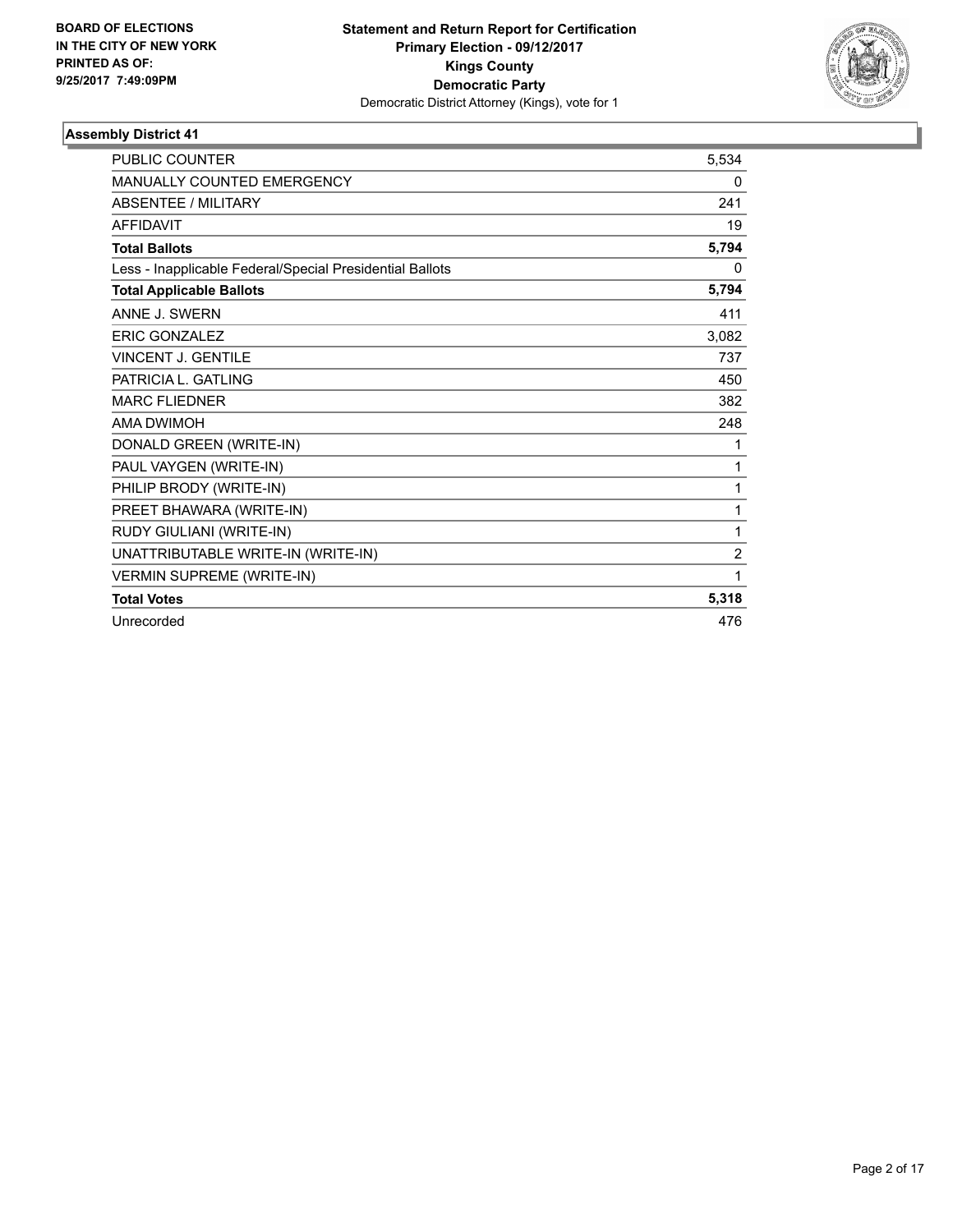

| <b>PUBLIC COUNTER</b>                                    | 9,305          |
|----------------------------------------------------------|----------------|
| <b>MANUALLY COUNTED EMERGENCY</b>                        | 0              |
| <b>ABSENTEE / MILITARY</b>                               | 217            |
| <b>AFFIDAVIT</b>                                         | 73             |
| <b>Total Ballots</b>                                     | 9,595          |
| Less - Inapplicable Federal/Special Presidential Ballots | $\mathbf{0}$   |
| <b>Total Applicable Ballots</b>                          | 9,595          |
| ANNE J. SWERN                                            | 811            |
| <b>ERIC GONZALEZ</b>                                     | 4,675          |
| <b>VINCENT J. GENTILE</b>                                | 608            |
| PATRICIA L. GATLING                                      | 1,036          |
| <b>MARC FLIEDNER</b>                                     | 797            |
| <b>AMA DWIMOH</b>                                        | 720            |
| ALEX JACKSON (WRITE-IN)                                  | 1              |
| BARAK OBAMA (WRITE-IN)                                   | 1              |
| JAMES BEDNACK (WRITE-IN)                                 | 1              |
| JUDGE MATHIS (WRITE-IN)                                  | 1              |
| MICHAEL SIEM (WRITE-IN)                                  | 1              |
| MOISHE GRUMFELD (WRITE-IN)                               | 1              |
| ROY MITCHELL (WRITE-IN)                                  | 1              |
| UNATTRIBUTABLE WRITE-IN (WRITE-IN)                       | 1              |
| UNCOUNTED WRITE-IN PER STATUTE (WRITE-IN)                | $\overline{2}$ |
| <b>Total Votes</b>                                       | 8,657          |
| Unrecorded                                               | 938            |

| <b>PUBLIC COUNTER</b>                                    | 11,883         |
|----------------------------------------------------------|----------------|
| MANUALLY COUNTED EMERGENCY                               | 0              |
| <b>ABSENTEE / MILITARY</b>                               | 305            |
| <b>AFFIDAVIT</b>                                         | 122            |
| <b>Total Ballots</b>                                     | 12,310         |
| Less - Inapplicable Federal/Special Presidential Ballots | 0              |
| <b>Total Applicable Ballots</b>                          | 12,310         |
| ANNE J. SWERN                                            | 1,001          |
| <b>ERIC GONZALEZ</b>                                     | 5,929          |
| <b>VINCENT J. GENTILE</b>                                | 512            |
| PATRICIA L. GATLING                                      | 1,606          |
| <b>MARC FLIEDNER</b>                                     | 1,115          |
| <b>AMA DWIMOH</b>                                        | 1,202          |
| BABARA L JAY (WRITE-IN)                                  | 1              |
| JONATHAN FRAKES (WRITE-IN)                               | $\overline{2}$ |
| LAURIE A CUMBO (WRITE-IN)                                | 1              |
| LAURIE CUMBO (WRITE-IN)                                  | 1              |
| UNATTRIBUTABLE WRITE-IN (WRITE-IN)                       | $\overline{7}$ |
| <b>Total Votes</b>                                       | 11,377         |
| Unrecorded                                               | 933            |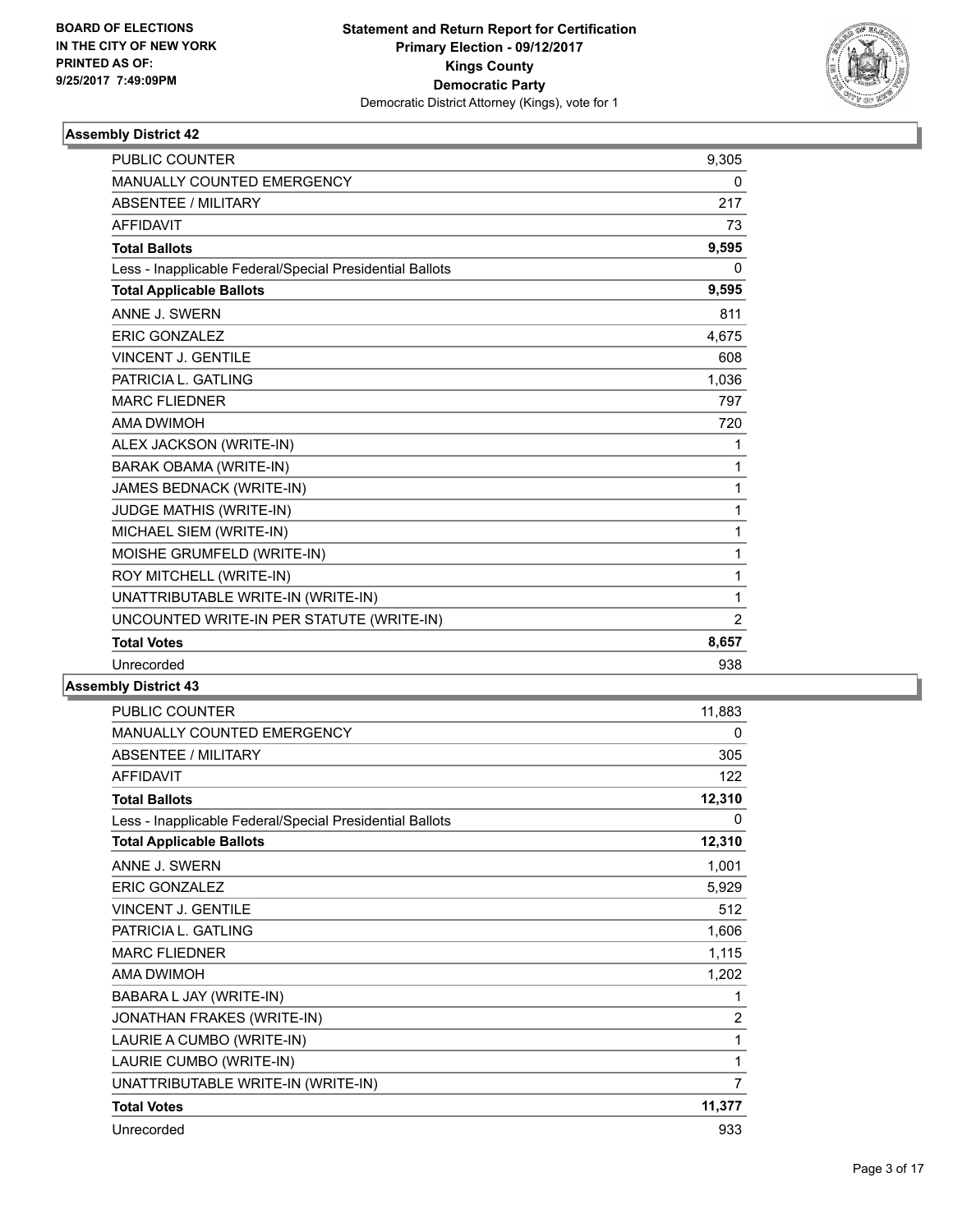

| <b>PUBLIC COUNTER</b>                                    | 10,573 |
|----------------------------------------------------------|--------|
| MANUALLY COUNTED EMERGENCY                               | 1      |
| <b>ABSENTEE / MILITARY</b>                               | 175    |
| <b>AFFIDAVIT</b>                                         | 72     |
| <b>Total Ballots</b>                                     | 10,821 |
| Less - Inapplicable Federal/Special Presidential Ballots | 0      |
| <b>Total Applicable Ballots</b>                          | 10,821 |
| ANNE J. SWERN                                            | 1,592  |
| <b>ERIC GONZALEZ</b>                                     | 5,738  |
| VINCENT J. GENTILE                                       | 546    |
| PATRICIA L. GATLING                                      | 488    |
| <b>MARC FLIEDNER</b>                                     | 1,398  |
| <b>AMA DWIMOH</b>                                        | 406    |
| DONALD J. TRUMP JR (WRITE-IN)                            | 1      |
| EMILY BRADFORD (WRITE-IN)                                | 1      |
| JULIA DAVIS (WRITE-IN)                                   | 1      |
| LEAH HIRTENFELD (WRITE-IN)                               | 1      |
| MARTY SCHUOZ (WRITE-IN)                                  | 1      |
| MARY NIEMAN (WRITE-IN)                                   | 1      |
| MILES RAVITZ (WRITE-IN)                                  | 1      |
| RUDY GIULIANI (WRITE-IN)                                 | 1      |
| UNATTRIBUTABLE WRITE-IN (WRITE-IN)                       | 4      |
| <b>Total Votes</b>                                       | 10,180 |
| Unrecorded                                               | 641    |

| <b>PUBLIC COUNTER</b>                                    | 3,095 |
|----------------------------------------------------------|-------|
| <b>MANUALLY COUNTED EMERGENCY</b>                        | 0     |
| ABSENTEE / MILITARY                                      | 125   |
| <b>AFFIDAVIT</b>                                         | 17    |
| <b>Total Ballots</b>                                     | 3,237 |
| Less - Inapplicable Federal/Special Presidential Ballots | 0     |
| <b>Total Applicable Ballots</b>                          | 3,237 |
| ANNE J. SWERN                                            | 266   |
| <b>ERIC GONZALEZ</b>                                     | 1,455 |
| <b>VINCENT J. GENTILE</b>                                | 506   |
| PATRICIA L. GATLING                                      | 137   |
| <b>MARC FLIEDNER</b>                                     | 356   |
| <b>AMA DWIMOH</b>                                        | 78    |
| UNATTRIBUTABLE WRITE-IN (WRITE-IN)                       | 1     |
| <b>Total Votes</b>                                       | 2,799 |
| Unrecorded                                               | 438   |
|                                                          |       |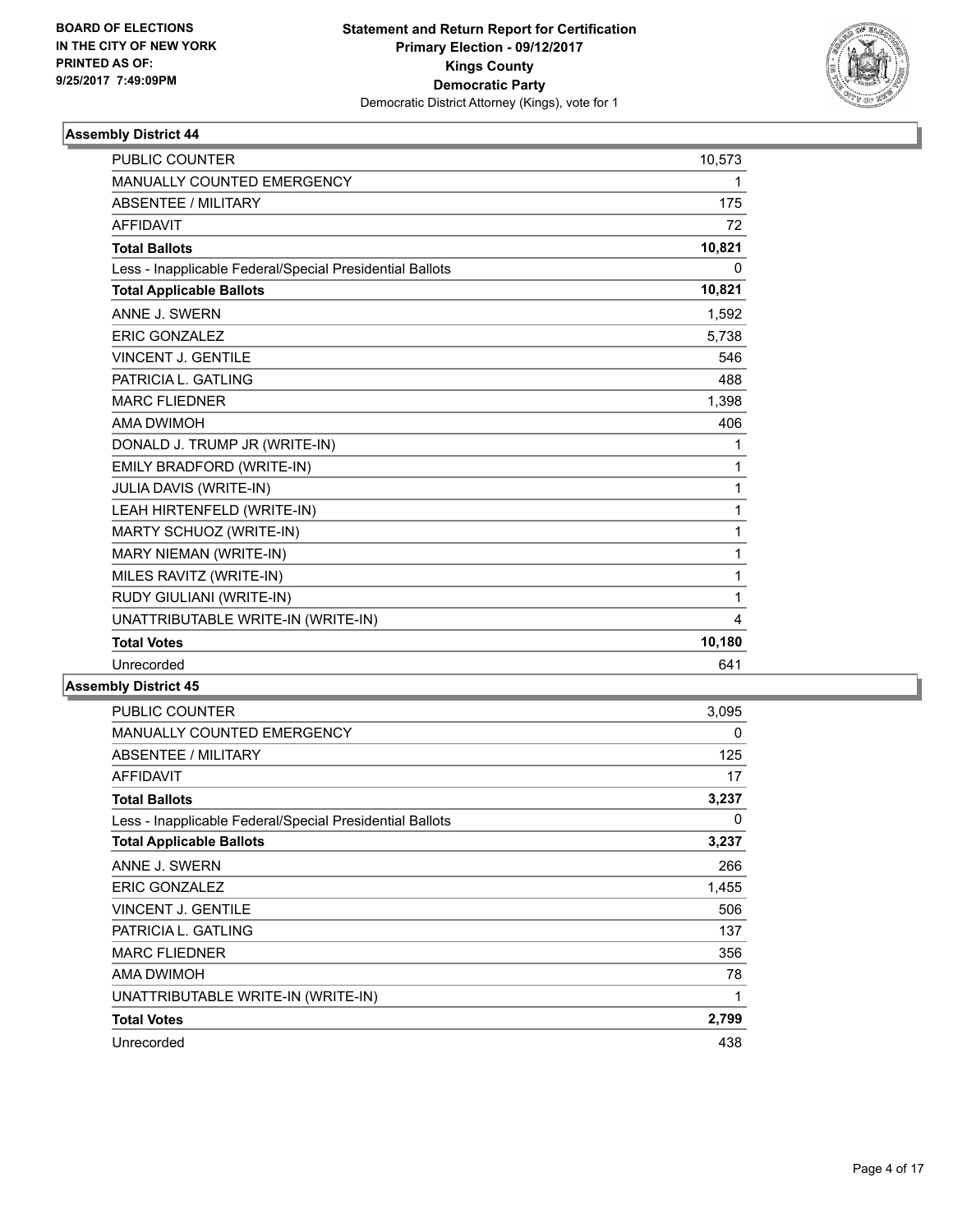

| <b>PUBLIC COUNTER</b>                                    | 6,418    |
|----------------------------------------------------------|----------|
| <b>MANUALLY COUNTED EMERGENCY</b>                        | $\Omega$ |
| ABSENTEE / MILITARY                                      | 261      |
| AFFIDAVIT                                                | 39       |
| <b>Total Ballots</b>                                     | 6,718    |
| Less - Inapplicable Federal/Special Presidential Ballots | 0        |
| <b>Total Applicable Ballots</b>                          | 6,718    |
| ANNE J. SWERN                                            | 500      |
| <b>ERIC GONZALEZ</b>                                     | 2,031    |
| <b>VINCENT J. GENTILE</b>                                | 2,341    |
| PATRICIA L. GATLING                                      | 314      |
| <b>MARC FLIEDNER</b>                                     | 550      |
| <b>AMA DWIMOH</b>                                        | 199      |
| <b>BOB CAPANO (WRITE-IN)</b>                             | 1        |
| HERMIONE GRANGER (WRITE-IN)                              | 1        |
| JOVAN SANTOPIETRO (WRITE-IN)                             | 1        |
| LEON OFMAN (WRITE-IN)                                    | 1        |
| UNATTRIBUTABLE WRITE-IN (WRITE-IN)                       | 3        |
| <b>Total Votes</b>                                       | 5,942    |
| Unrecorded                                               | 776      |

| PUBLIC COUNTER                                           | 3,185 |
|----------------------------------------------------------|-------|
| <b>MANUALLY COUNTED EMERGENCY</b>                        | 0     |
| <b>ABSENTEE / MILITARY</b>                               | 158   |
| <b>AFFIDAVIT</b>                                         | 14    |
| <b>Total Ballots</b>                                     | 3,357 |
| Less - Inapplicable Federal/Special Presidential Ballots | 0     |
| <b>Total Applicable Ballots</b>                          | 3,357 |
| ANNE J. SWERN                                            | 375   |
| <b>ERIC GONZALEZ</b>                                     | 985   |
| <b>VINCENT J. GENTILE</b>                                | 1,058 |
| PATRICIA L. GATLING                                      | 127   |
| <b>MARC FLIEDNER</b>                                     | 260   |
| <b>AMA DWIMOH</b>                                        | 129   |
| ANTONIETTA FUCCIO (WRITE-IN)                             | 1     |
| JEFFREY BARON (WRITE-IN)                                 | 1     |
| NANCY TONG (WRITE-IN)                                    | 5     |
| STANLEY LAVE (WRITE-IN)                                  | 1     |
| UNATTRIBUTABLE WRITE-IN (WRITE-IN)                       | 1     |
| VINCE CHIRICO (WRITE-IN)                                 | 1     |
| <b>Total Votes</b>                                       | 2,944 |
| Unrecorded                                               | 413   |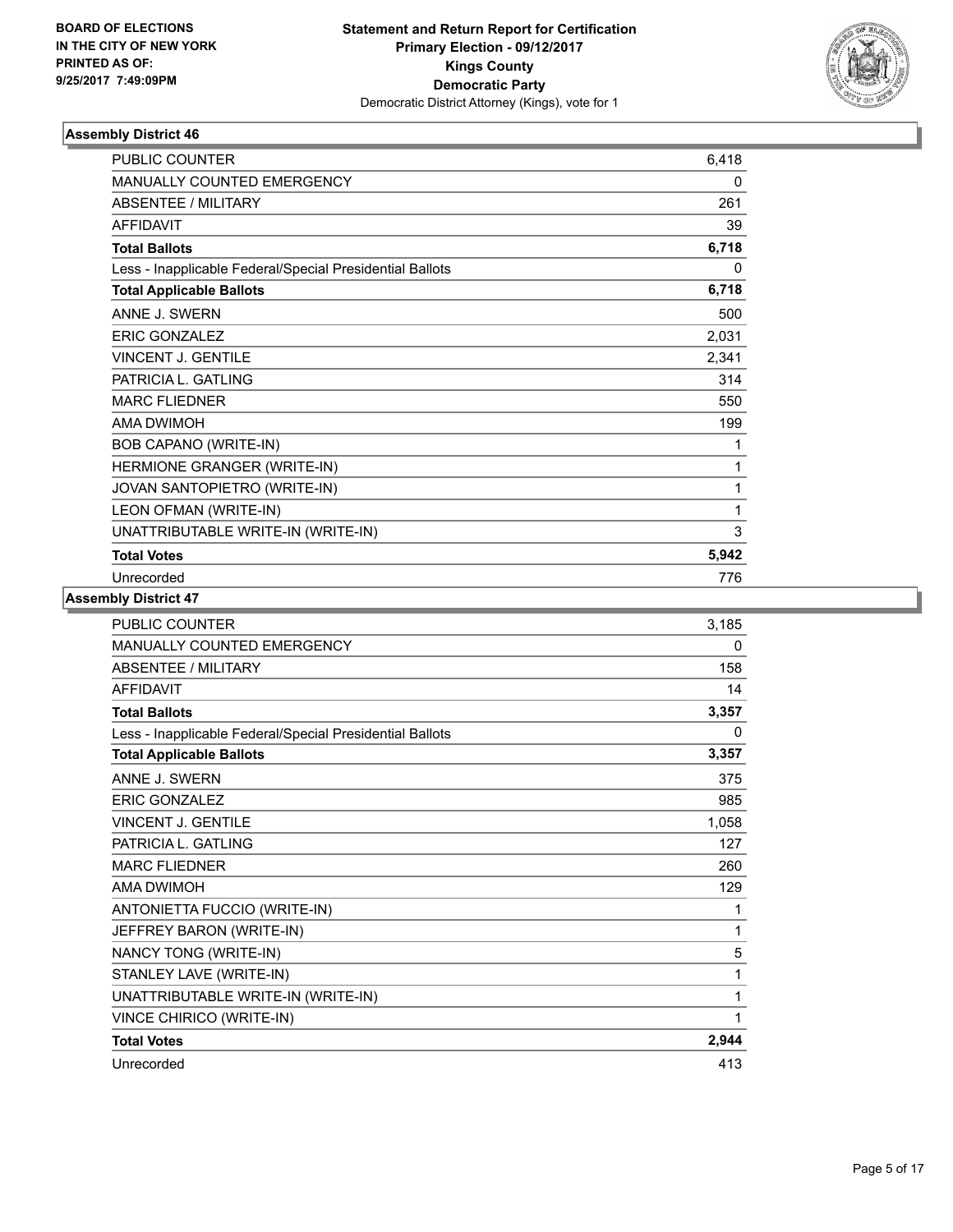

| <b>PUBLIC COUNTER</b>                                    | 2,791 |
|----------------------------------------------------------|-------|
| MANUALLY COUNTED EMERGENCY                               | 0     |
| <b>ABSENTEE / MILITARY</b>                               | 93    |
| <b>AFFIDAVIT</b>                                         | 18    |
| <b>Total Ballots</b>                                     | 2,902 |
| Less - Inapplicable Federal/Special Presidential Ballots | 0     |
| <b>Total Applicable Ballots</b>                          | 2,902 |
| ANNE J. SWERN                                            | 202   |
| <b>ERIC GONZALEZ</b>                                     | 1,483 |
| <b>VINCENT J. GENTILE</b>                                | 449   |
| PATRICIA L. GATLING                                      | 91    |
| <b>MARC FLIEDNER</b>                                     | 331   |
| <b>AMA DWIMOH</b>                                        | 54    |
| ARTHUR KATZ (WRITE-IN)                                   | 1     |
| CHAIM DEUTSCH (WRITE-IN)                                 | 1     |
| DAVID ROSENBERG (WRITE-IN)                               | 1     |
| FELIX W. ORTIZ (WRITE-IN)                                | 1     |
| <b>GEORGE SZANTO (WRITE-IN)</b>                          | 1     |
| MATTHEW ROSENBLUM (WRITE-IN)                             | 1     |
| MICHAEL SPREI (WRITE-IN)                                 | 1     |
| SAMUEL RIKER (WRITE-IN)                                  | 1     |
| TED KRUZ (WRITE-IN)                                      | 1     |
| UNATTRIBUTABLE WRITE-IN (WRITE-IN)                       | 3     |
| Y. A. SPIEGEL (WRITE-IN)                                 | 1     |
| YONI HIKIND (WRITE-IN)                                   | 1     |
| <b>Total Votes</b>                                       | 2,624 |
| Unrecorded                                               | 278   |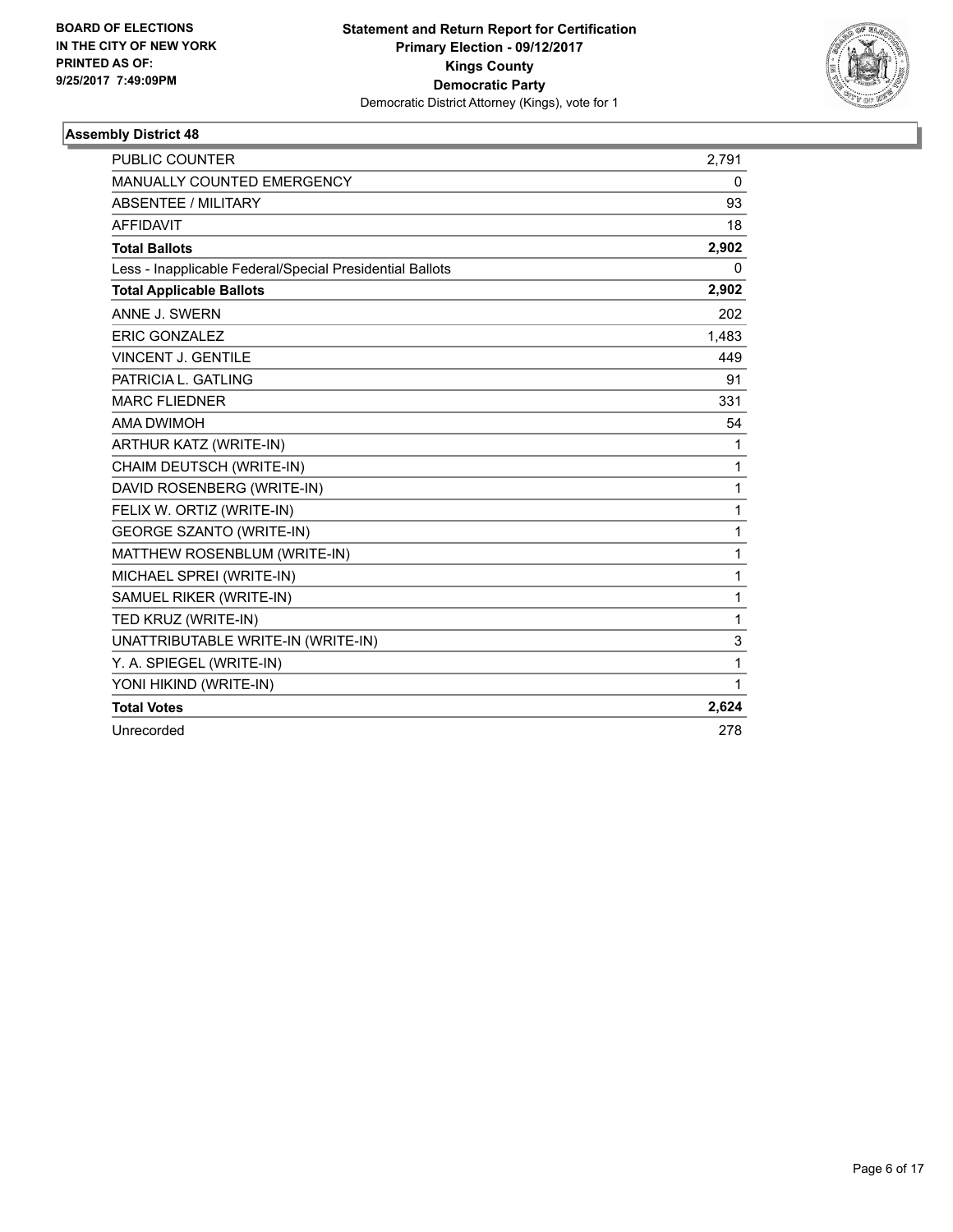

| <b>PUBLIC COUNTER</b>                                    | 3,154          |
|----------------------------------------------------------|----------------|
| MANUALLY COUNTED EMERGENCY                               | 0              |
| <b>ABSENTEE / MILITARY</b>                               | 80             |
| <b>AFFIDAVIT</b>                                         | 20             |
| <b>Total Ballots</b>                                     | 3,254          |
| Less - Inapplicable Federal/Special Presidential Ballots | 0              |
| <b>Total Applicable Ballots</b>                          | 3,254          |
| ANNE J. SWERN                                            | 371            |
| <b>ERIC GONZALEZ</b>                                     | 733            |
| <b>VINCENT J. GENTILE</b>                                | 1,226          |
| PATRICIA L. GATLING                                      | 120            |
| <b>MARC FLIEDNER</b>                                     | 192            |
| AMA DWIMOH                                               | 88             |
| BERNIE SANDERS (WRITE-IN)                                | 1              |
| ELYATEEMS KHODOR (WRITE-IN)                              | 1              |
| FELIPE PEREZ (WRITE-IN)                                  | 1              |
| NANCY TONG (WRITE-IN)                                    | 1              |
| UNATTRIBUTABLE WRITE-IN (WRITE-IN)                       | $\overline{2}$ |
| UNCOUNTED WRITE-IN PER STATUTE (WRITE-IN)                | 1              |
| <b>Total Votes</b>                                       | 2,737          |
| Unrecorded                                               | 517            |

| <b>PUBLIC COUNTER</b>                                    | 6,535 |
|----------------------------------------------------------|-------|
| <b>MANUALLY COUNTED EMERGENCY</b>                        | 11    |
| ABSENTEE / MILITARY                                      | 67    |
| <b>AFFIDAVIT</b>                                         | 85    |
| <b>Total Ballots</b>                                     | 6,698 |
| Less - Inapplicable Federal/Special Presidential Ballots | 0     |
| <b>Total Applicable Ballots</b>                          | 6,698 |
| ANNE J. SWERN                                            | 799   |
| <b>ERIC GONZALEZ</b>                                     | 3,059 |
| <b>VINCENT J. GENTILE</b>                                | 203   |
| PATRICIA L. GATLING                                      | 364   |
| <b>MARC FLIEDNER</b>                                     | 1,272 |
| AMA DWIMOH                                               | 399   |
| MATTHEW J PARSONS (WRITE-IN)                             | 1     |
| UNATTRIBUTABLE WRITE-IN (WRITE-IN)                       | 6     |
| <b>Total Votes</b>                                       | 6,103 |
| Unrecorded                                               | 595   |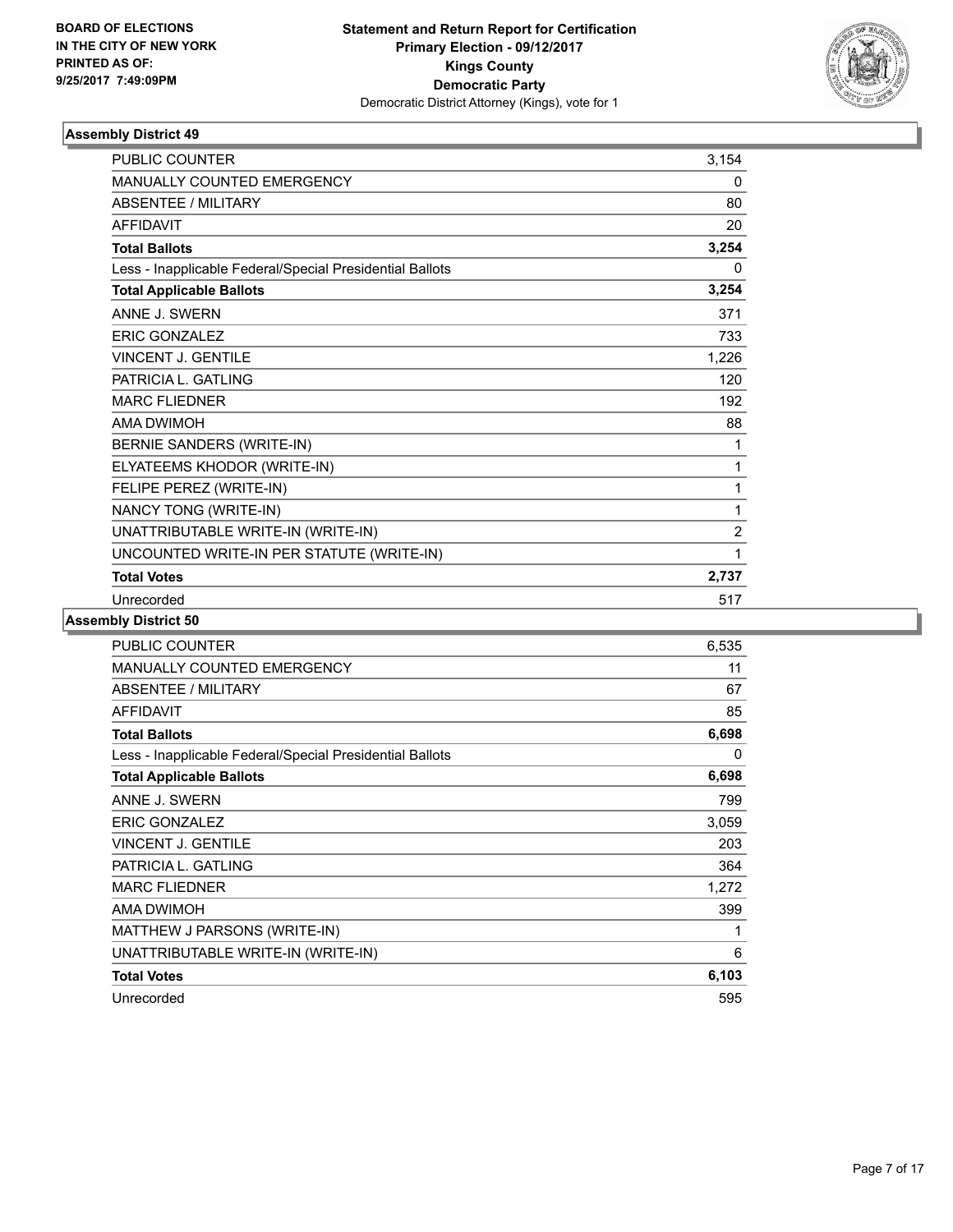

| <b>PUBLIC COUNTER</b>                                    | 8.162 |
|----------------------------------------------------------|-------|
| MANUALLY COUNTED EMERGENCY                               | 2     |
| ABSENTEE / MILITARY                                      | 87    |
| <b>AFFIDAVIT</b>                                         | 77    |
| <b>Total Ballots</b>                                     | 8,328 |
| Less - Inapplicable Federal/Special Presidential Ballots | 0     |
| <b>Total Applicable Ballots</b>                          | 8,328 |
| ANNE J. SWERN                                            | 924   |
| <b>ERIC GONZALEZ</b>                                     | 3,681 |
| <b>VINCENT J. GENTILE</b>                                | 703   |
| PATRICIA L. GATLING                                      | 391   |
| <b>MARC FLIEDNER</b>                                     | 807   |
| <b>AMA DWIMOH</b>                                        | 278   |
| CHARLES MIESNER (WRITE-IN)                               | 1     |
| DANA BERGMAN (WRITE-IN)                                  | 1     |
| <b>GEVALYA FOGEL (WRITE-IN)</b>                          | 1     |
| LANCE THRUSH (WRITE-IN)                                  | 1     |
| MARC MJKASEY (WRITE-IN)                                  | 1     |
| PERRY HELLER (WRITE-IN)                                  | 1     |
| UNATTRIBUTABLE WRITE-IN (WRITE-IN)                       | 4     |
| <b>Total Votes</b>                                       | 6,794 |
| Unrecorded                                               | 1,534 |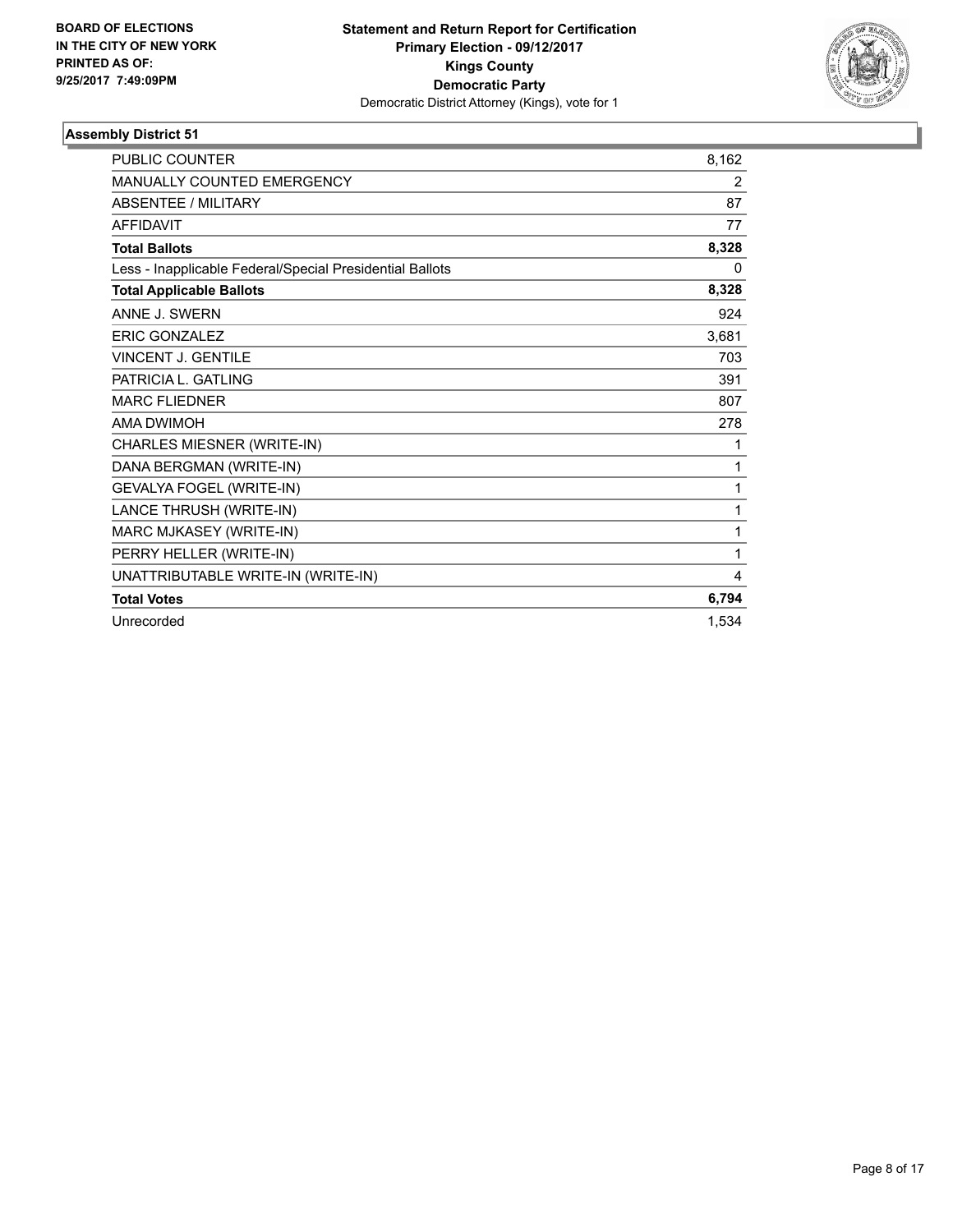

| <b>PUBLIC COUNTER</b>                                    | 15,444       |
|----------------------------------------------------------|--------------|
| <b>MANUALLY COUNTED EMERGENCY</b>                        | 0            |
| ABSENTEE / MILITARY                                      | 331          |
| <b>AFFIDAVIT</b>                                         | 122          |
| <b>Total Ballots</b>                                     | 15,897       |
| Less - Inapplicable Federal/Special Presidential Ballots | 0            |
| <b>Total Applicable Ballots</b>                          | 15,897       |
| ANNE J. SWERN                                            | 4,014        |
| <b>ERIC GONZALEZ</b>                                     | 7,620        |
| <b>VINCENT J. GENTILE</b>                                | 400          |
| PATRICIA L. GATLING                                      | 653          |
| <b>MARC FLIEDNER</b>                                     | 1,877        |
| AMA DWIMOH                                               | 621          |
| ARNOLD KRISS (WRITE-IN)                                  | 1            |
| <b>BECCY DUNHAN (WRITE-IN)</b>                           | 1            |
| FORD JOACHIM (WRITE-IN)                                  | $\mathbf{1}$ |
| HANNAH ALEXANDER (WRITE-IN)                              | $\mathbf{1}$ |
| JAMES GRAHAMS (WRITE-IN)                                 | 1            |
| JASON RNEE (WRITE-IN)                                    | $\mathbf{1}$ |
| JESSE LARE (WRITE-IN)                                    | $\mathbf 1$  |
| MATTHEW CULBAN (WRITE-IN)                                | 1            |
| MAY KYI (WRITE-IN)                                       | 1            |
| PREET BHARAVA (WRITE-IN)                                 | 1            |
| ROBERT M.BAUER (WRITE-IN)                                | $\mathbf{1}$ |
| STEPHANE ADAM (WRITE-IN)                                 | 1            |
| STEVEN E. SHOVERS (WRITE-IN)                             | $\mathbf{1}$ |
| UNATTRIBUTABLE WRITE-IN (WRITE-IN)                       | 5            |
| <b>Total Votes</b>                                       | 15,203       |
| Unrecorded                                               | 694          |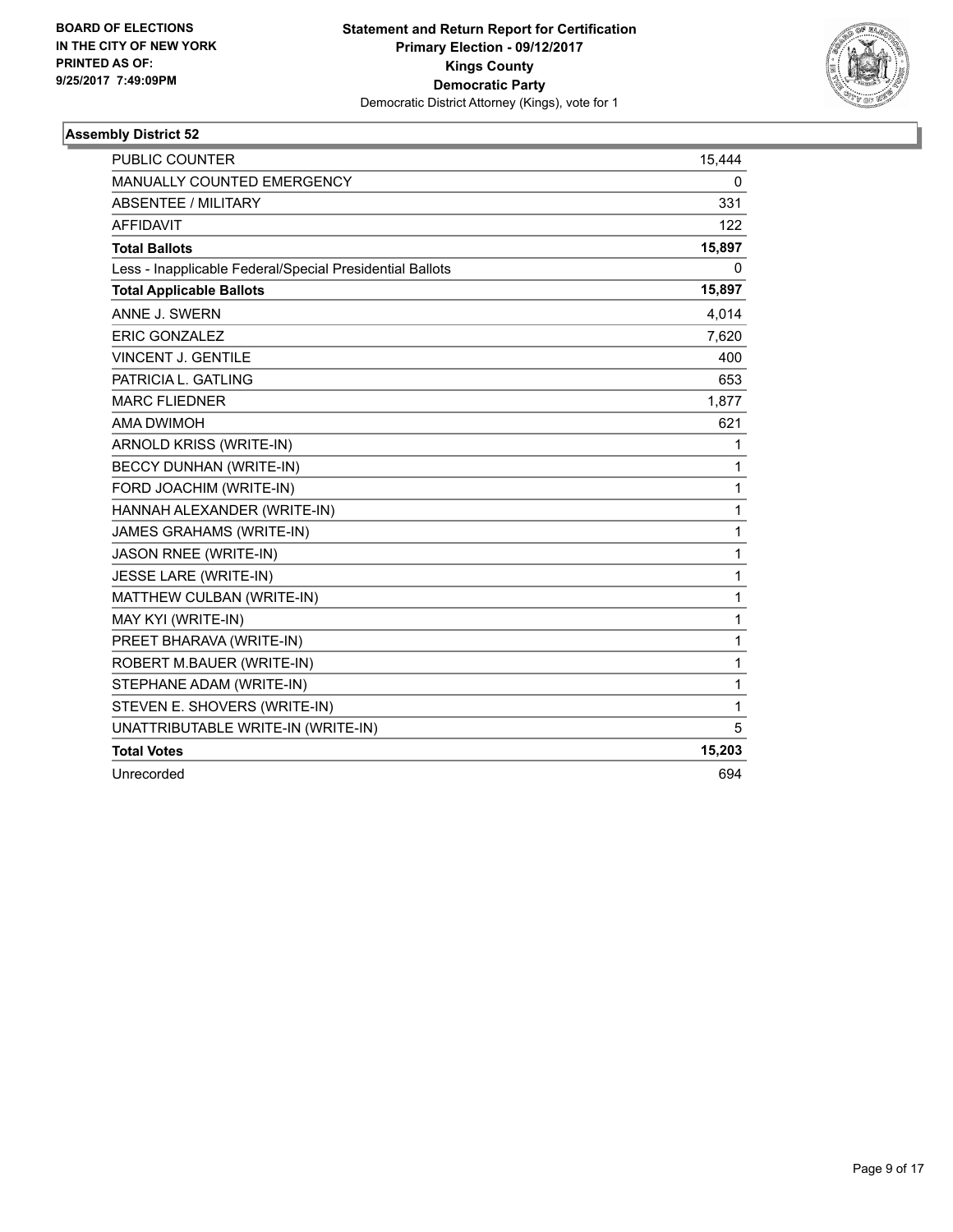

| <b>PUBLIC COUNTER</b>                                    | 8,748          |
|----------------------------------------------------------|----------------|
| <b>MANUALLY COUNTED EMERGENCY</b>                        | 4              |
| <b>ABSENTEE / MILITARY</b>                               | 82             |
| <b>AFFIDAVIT</b>                                         | 97             |
| <b>Total Ballots</b>                                     | 8,931          |
| Less - Inapplicable Federal/Special Presidential Ballots | 0              |
| <b>Total Applicable Ballots</b>                          | 8,931          |
| ANNE J. SWERN                                            | 681            |
| <b>ERIC GONZALEZ</b>                                     | 4,654          |
| <b>VINCENT J. GENTILE</b>                                | 184            |
| PATRICIA L. GATLING                                      | 459            |
| <b>MARC FLIEDNER</b>                                     | 1,197          |
| AMA DWIMOH                                               | 374            |
| BERNIE SANDERS (WRITE-IN)                                | 1              |
| LIN-MAVEL MIRANDA (WRITE-IN)                             | 1              |
| TIMM SNOW (WRITE-IN)                                     | 1              |
| UNATTRIBUTABLE WRITE-IN (WRITE-IN)                       | $\overline{7}$ |
| UNCOUNTED WRITE-IN PER STATUTE (WRITE-IN)                | 1              |
| <b>Total Votes</b>                                       | 7,560          |
| Unrecorded                                               | 1,371          |

| PUBLIC COUNTER                                           | 5,184          |
|----------------------------------------------------------|----------------|
| MANUALLY COUNTED EMERGENCY                               | 0              |
| <b>ABSENTEE / MILITARY</b>                               | 83             |
| <b>AFFIDAVIT</b>                                         | 47             |
| <b>Total Ballots</b>                                     | 5,314          |
| Less - Inapplicable Federal/Special Presidential Ballots | 0              |
| <b>Total Applicable Ballots</b>                          | 5,314          |
| ANNE J. SWERN                                            | 342            |
| <b>ERIC GONZALEZ</b>                                     | 3,292          |
| <b>VINCENT J. GENTILE</b>                                | 152            |
| PATRICIA L. GATLING                                      | 416            |
| <b>MARC FLIEDNER</b>                                     | 457            |
| AMA DWIMOH                                               | 346            |
| ANTONIO PRIMOSO (WRITE-IN)                               | 1              |
| FRANCISCO MOYA (WRITE-IN)                                | 1              |
| GARY T. SOUP (WRITE-IN)                                  | 1              |
| UNATTRIBUTABLE WRITE-IN (WRITE-IN)                       | $\overline{2}$ |
| UNCOUNTED WRITE-IN PER STATUTE (WRITE-IN)                | 2              |
| <b>Total Votes</b>                                       | 5,012          |
| Unrecorded                                               | 302            |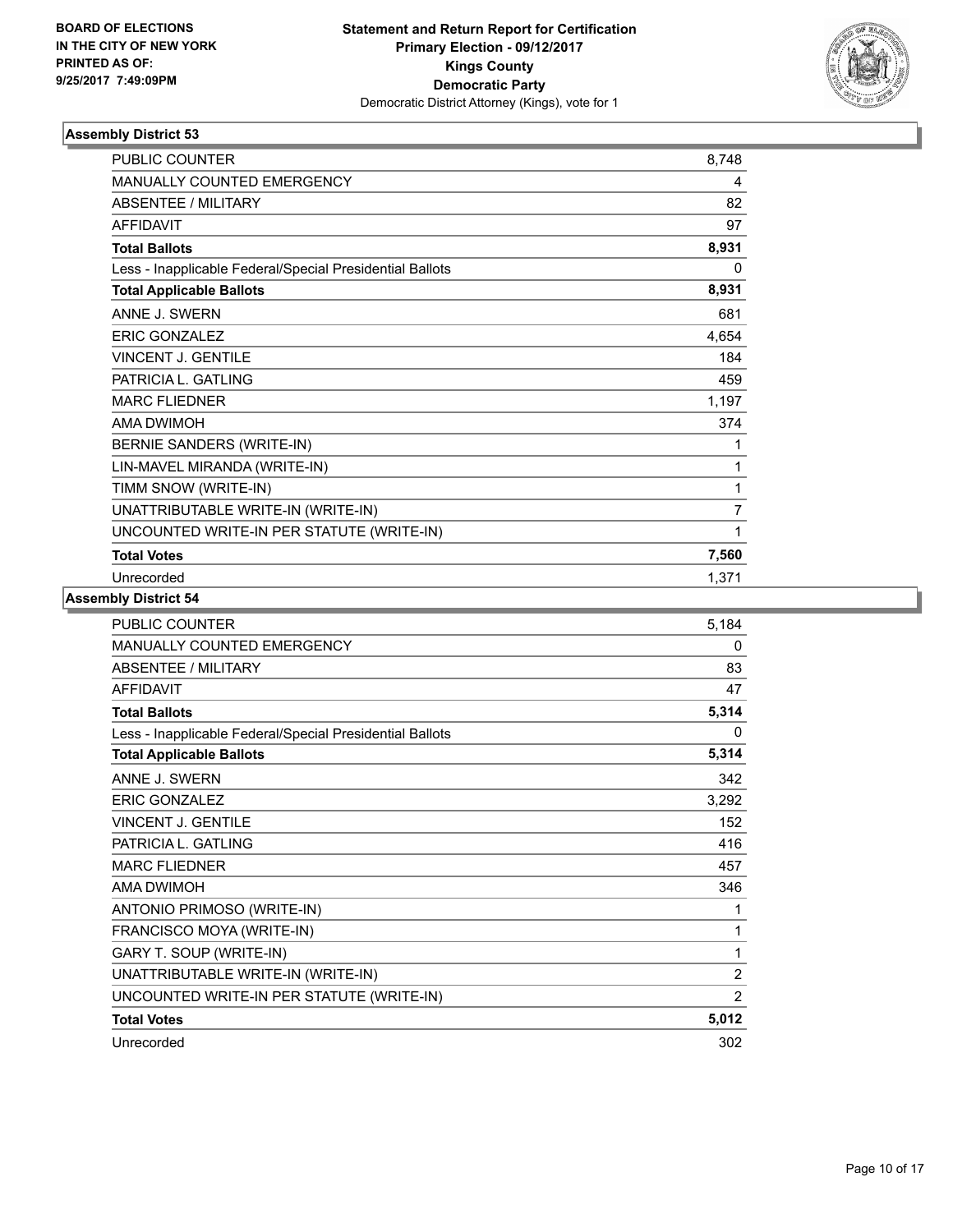

| <b>PUBLIC COUNTER</b>                                    | 8,080          |
|----------------------------------------------------------|----------------|
| <b>MANUALLY COUNTED EMERGENCY</b>                        | 0              |
| <b>ABSENTEE / MILITARY</b>                               | 167            |
| <b>AFFIDAVIT</b>                                         | 66             |
| <b>Total Ballots</b>                                     | 8,313          |
| Less - Inapplicable Federal/Special Presidential Ballots | 0              |
| <b>Total Applicable Ballots</b>                          | 8,313          |
| ANNE J. SWERN                                            | 557            |
| <b>ERIC GONZALEZ</b>                                     | 4.164          |
| <b>VINCENT J. GENTILE</b>                                | 332            |
| PATRICIA L. GATLING                                      | 1,386          |
| <b>MARC FLIEDNER</b>                                     | 329            |
| <b>AMA DWIMOH</b>                                        | 825            |
| C. AARON HINTON (WRITE-IN)                               | 1              |
| CHRISTOPHER BOREY (WRITE-IN)                             | 1              |
| DAVID O DANUENS (WRITE-IN)                               | $\mathbf{1}$   |
| ERIC ADAMS (WRITE-IN)                                    | $\overline{2}$ |
| JOHN Q. E. EUBANKS (WRITE-IN)                            | 1              |
| ROYSTON ANTOINE (WRITE-IN)                               | 1              |
| TERTIUS GEORGE (WRITE-IN)                                | 1              |
| UNATTRIBUTABLE WRITE-IN (WRITE-IN)                       | 5              |
| <b>Total Votes</b>                                       | 7,606          |
| Unrecorded                                               | 707            |
|                                                          |                |

| <b>PUBLIC COUNTER</b>                                    | 10,034 |
|----------------------------------------------------------|--------|
| <b>MANUALLY COUNTED EMERGENCY</b>                        | 0      |
| ABSENTEE / MILITARY                                      | 204    |
| AFFIDAVIT                                                | 115    |
| <b>Total Ballots</b>                                     | 10,353 |
| Less - Inapplicable Federal/Special Presidential Ballots | 0      |
| <b>Total Applicable Ballots</b>                          | 10,353 |
| ANNE J. SWERN                                            | 893    |
| <b>ERIC GONZALEZ</b>                                     | 5,335  |
| <b>VINCENT J. GENTILE</b>                                | 248    |
| PATRICIA L. GATLING                                      | 1,249  |
| <b>MARC FLIEDNER</b>                                     | 985    |
| AMA DWIMOH                                               | 1,143  |
| ANN ELIZABETH RUBIN (WRITE-IN)                           | 1      |
| ROYMOND BROOPAU (WRITE-IN)                               | 1      |
| TOMMY TORRES (WRITE-IN)                                  | 1      |
| UNATTRIBUTABLE WRITE-IN (WRITE-IN)                       | 6      |
| <b>Total Votes</b>                                       | 9,862  |
| Unrecorded                                               | 491    |
|                                                          |        |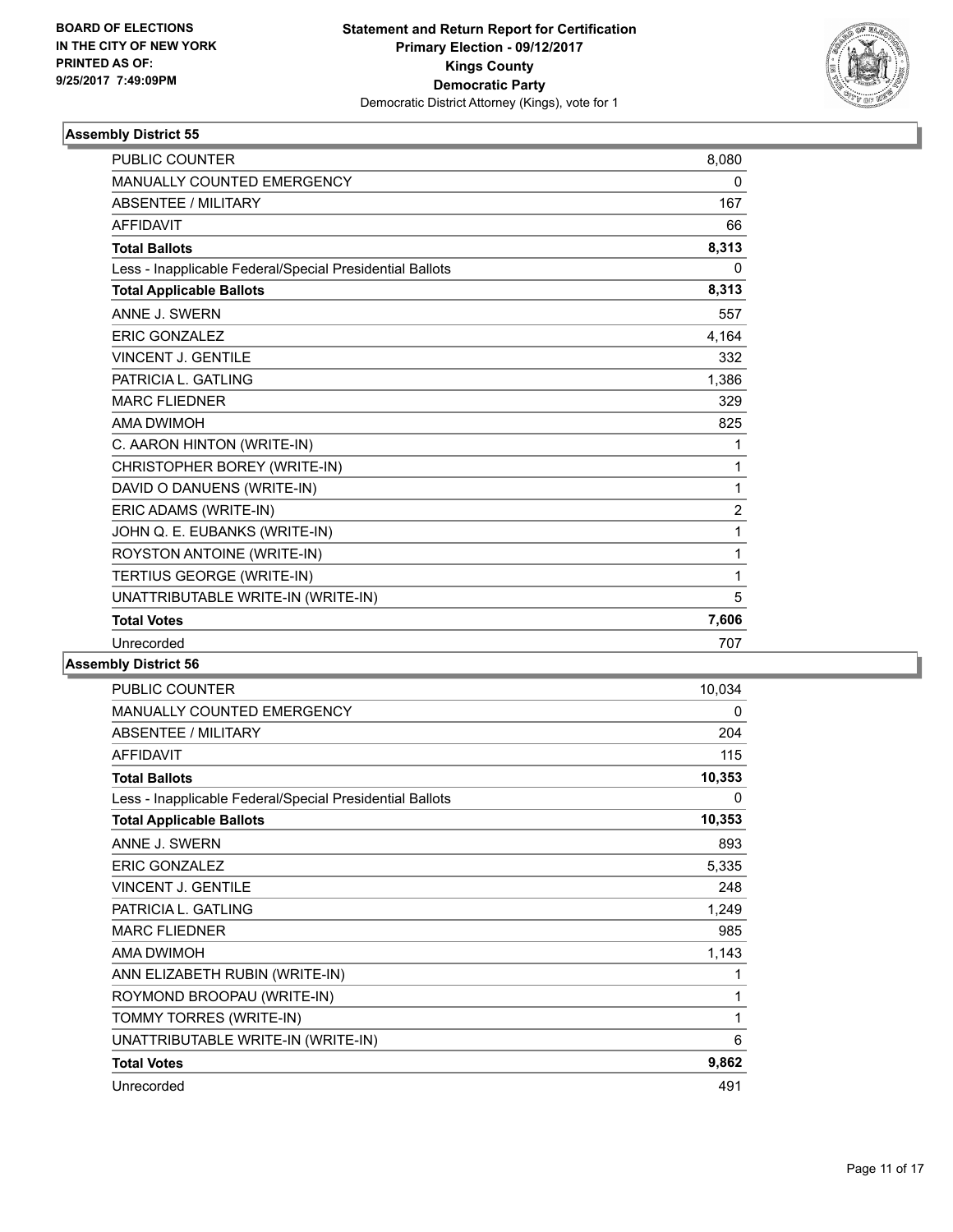

| <b>PUBLIC COUNTER</b>                                    | 15,966 |
|----------------------------------------------------------|--------|
| MANUALLY COUNTED EMERGENCY                               | 0      |
| <b>ABSENTEE / MILITARY</b>                               | 356    |
| <b>AFFIDAVIT</b>                                         | 175    |
| <b>Total Ballots</b>                                     | 16,497 |
| Less - Inapplicable Federal/Special Presidential Ballots | 0      |
| <b>Total Applicable Ballots</b>                          | 16,497 |
| ANNE J. SWERN                                            | 1,871  |
| <b>ERIC GONZALEZ</b>                                     | 7,840  |
| <b>VINCENT J. GENTILE</b>                                | 312    |
| PATRICIA L. GATLING                                      | 1,531  |
| <b>MARC FLIEDNER</b>                                     | 2,150  |
| <b>AMA DWIMOH</b>                                        | 1,463  |
| DAMIAN WILLIAMS (WRITE-IN)                               | 1      |
| ELIZABETH KNANER (WRITE-IN)                              | 1      |
| EMILY DEAN (WRITE-IN)                                    | 1      |
| <b>GAYLE LYNCH (WRITE-IN)</b>                            | 1      |
| HILLARY CLINTON (WRITE-IN)                               | 1      |
| KIMBERLY CHARLES (WRITE-IN)                              | 1      |
| MANOS RAWHERMAN (WRITE-IN)                               | 1      |
| MARGE LOUER (WRITE-IN)                                   | 1      |
| <b>RUPERT BARRY (WRITE-IN)</b>                           | 1      |
| UNATTRIBUTABLE WRITE-IN (WRITE-IN)                       | 7      |
| <b>Total Votes</b>                                       | 15,183 |
| Unrecorded                                               | 1,314  |

| <b>PUBLIC COUNTER</b>                                    | 9,730  |
|----------------------------------------------------------|--------|
| <b>MANUALLY COUNTED EMERGENCY</b>                        | 0      |
| <b>ABSENTEE / MILITARY</b>                               | 286    |
| <b>AFFIDAVIT</b>                                         | 48     |
| <b>Total Ballots</b>                                     | 10,064 |
| Less - Inapplicable Federal/Special Presidential Ballots | 0      |
| <b>Total Applicable Ballots</b>                          | 10,064 |
| ANNE J. SWERN                                            | 662    |
| <b>ERIC GONZALEZ</b>                                     | 5,661  |
| <b>VINCENT J. GENTILE</b>                                | 561    |
| PATRICIA L. GATLING                                      | 1,397  |
| <b>MARC FLIEDNER</b>                                     | 311    |
| <b>AMA DWIMOH</b>                                        | 896    |
| DANIELL CASTOR (WRITE-IN)                                | 1      |
| DENNIS LEE JUKOTSKY (WRITE-IN)                           | 1      |
| SEAN HINDS (WRITE-IN)                                    | 1      |
| UNATTRIBUTABLE WRITE-IN (WRITE-IN)                       | 4      |
| UNCOUNTED WRITE-IN PER STATUTE (WRITE-IN)                | 1      |
| <b>Total Votes</b>                                       | 9,496  |
| Unrecorded                                               | 568    |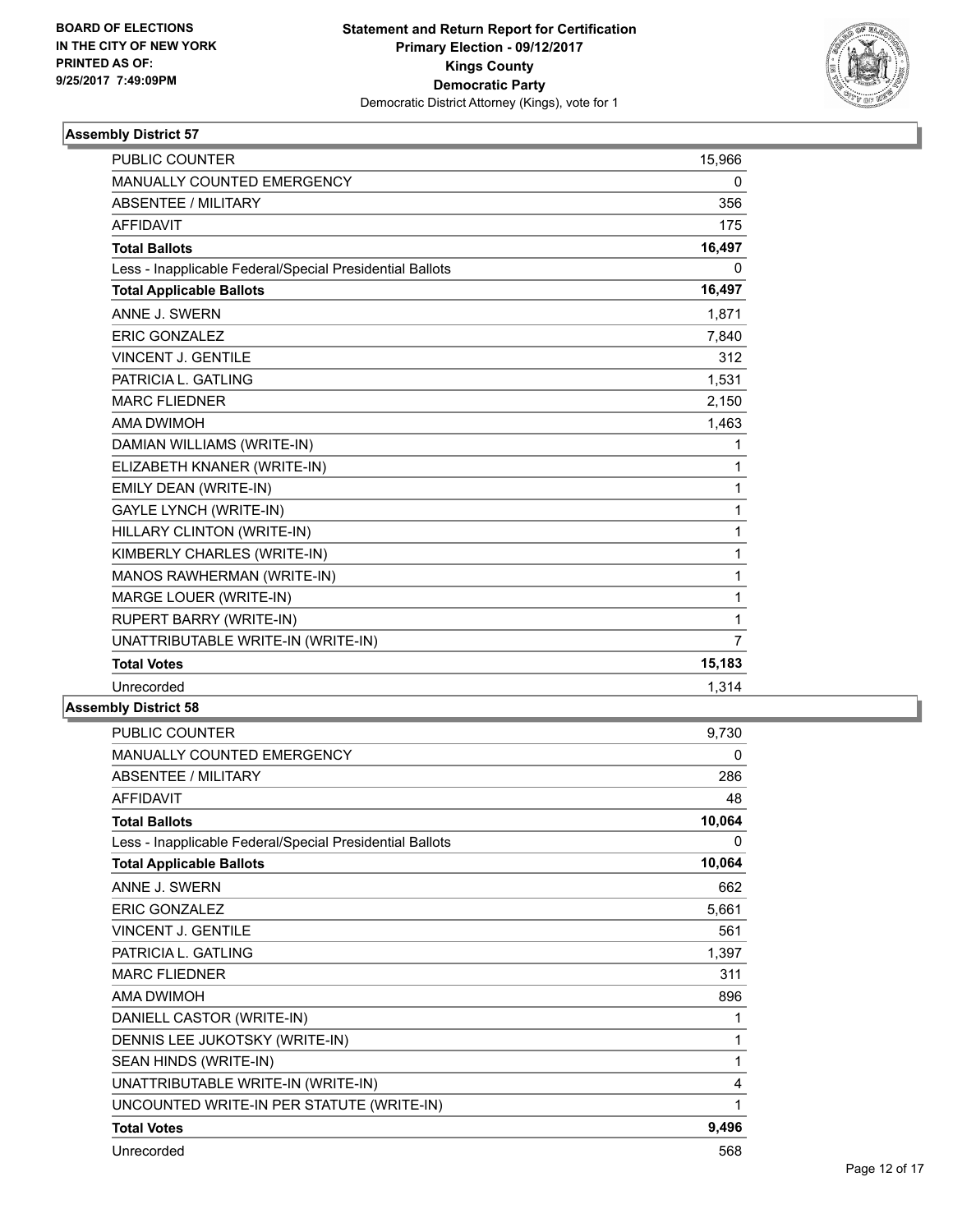

| <b>PUBLIC COUNTER</b>                                    | 6,663 |
|----------------------------------------------------------|-------|
| <b>MANUALLY COUNTED EMERGENCY</b>                        | 0     |
| ABSENTEE / MILITARY                                      | 153   |
| <b>AFFIDAVIT</b>                                         | 22    |
| <b>Total Ballots</b>                                     | 6,838 |
| Less - Inapplicable Federal/Special Presidential Ballots | 0     |
| <b>Total Applicable Ballots</b>                          | 6,838 |
| ANNE J. SWERN                                            | 447   |
| <b>ERIC GONZALEZ</b>                                     | 3,660 |
| <b>VINCENT J. GENTILE</b>                                | 820   |
| PATRICIA L. GATLING                                      | 768   |
| <b>MARC FLIEDNER</b>                                     | 297   |
| AMA DWIMOH                                               | 486   |
| STEWART B. MILSTEIN (WRITE-IN)                           |       |
| SVETLANA L. POMANSKY (WRITE-IN)                          | 1     |
| <b>Total Votes</b>                                       | 6,480 |
| Unrecorded                                               | 358   |

| <b>PUBLIC COUNTER</b>                                    | 8,338 |
|----------------------------------------------------------|-------|
| <b>MANUALLY COUNTED EMERGENCY</b>                        | 1     |
| ABSENTEE / MILITARY                                      | 153   |
| <b>AFFIDAVIT</b>                                         | 38    |
| <b>Total Ballots</b>                                     | 8,530 |
| Less - Inapplicable Federal/Special Presidential Ballots | 0     |
| <b>Total Applicable Ballots</b>                          | 8,530 |
| ANNE J. SWERN                                            | 529   |
| <b>ERIC GONZALEZ</b>                                     | 4,626 |
| <b>VINCENT J. GENTILE</b>                                | 301   |
| PATRICIA L. GATLING                                      | 922   |
| <b>MARC FLIEDNER</b>                                     | 213   |
| <b>AMA DWIMOH</b>                                        | 972   |
| BERURYAH BATYEHUDAH (WRITE-IN)                           | 1     |
| MICHAEL WESOLOWSKI (WRITE-IN)                            | 1     |
| UNATTRIBUTABLE WRITE-IN (WRITE-IN)                       | 5     |
| <b>Total Votes</b>                                       | 7,570 |
| Unrecorded                                               | 960   |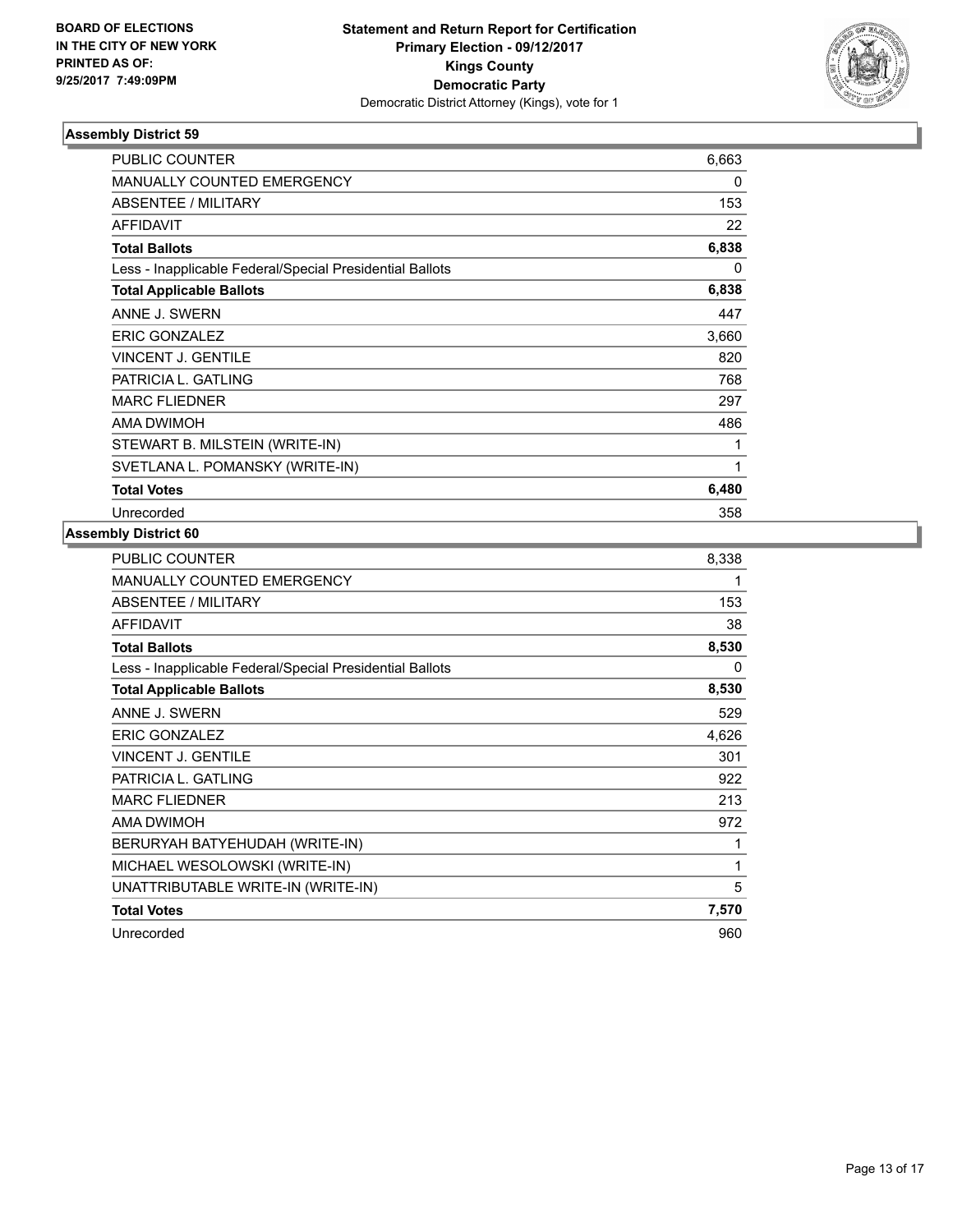

| <b>PUBLIC COUNTER</b>                                    | 2,565    |
|----------------------------------------------------------|----------|
| <b>MANUALLY COUNTED EMERGENCY</b>                        | $\Omega$ |
| <b>ABSENTEE / MILITARY</b>                               | 54       |
| <b>AFFIDAVIT</b>                                         | 11       |
| <b>Total Ballots</b>                                     | 2,630    |
| Less - Inapplicable Federal/Special Presidential Ballots | 0        |
| <b>Total Applicable Ballots</b>                          | 2,630    |
| ANNE J. SWERN                                            | 221      |
| <b>ERIC GONZALEZ</b>                                     | 588      |
| VINCENT J. GENTILE                                       | 1,124    |
| PATRICIA L. GATLING                                      | 83       |
| <b>MARC FLIEDNER</b>                                     | 198      |
| <b>AMA DWIMOH</b>                                        | 56       |
| ERIC ADAMS (WRITE-IN)                                    | 1        |
| JAMES BURKE (WRITE-IN)                                   | 1        |
| NIDAA MAHMOOD (WRITE-IN)                                 | 1        |
| UNATTRIBUTABLE WRITE-IN (WRITE-IN)                       | 2        |
| <b>Total Votes</b>                                       | 2,275    |
| Unrecorded                                               | 355      |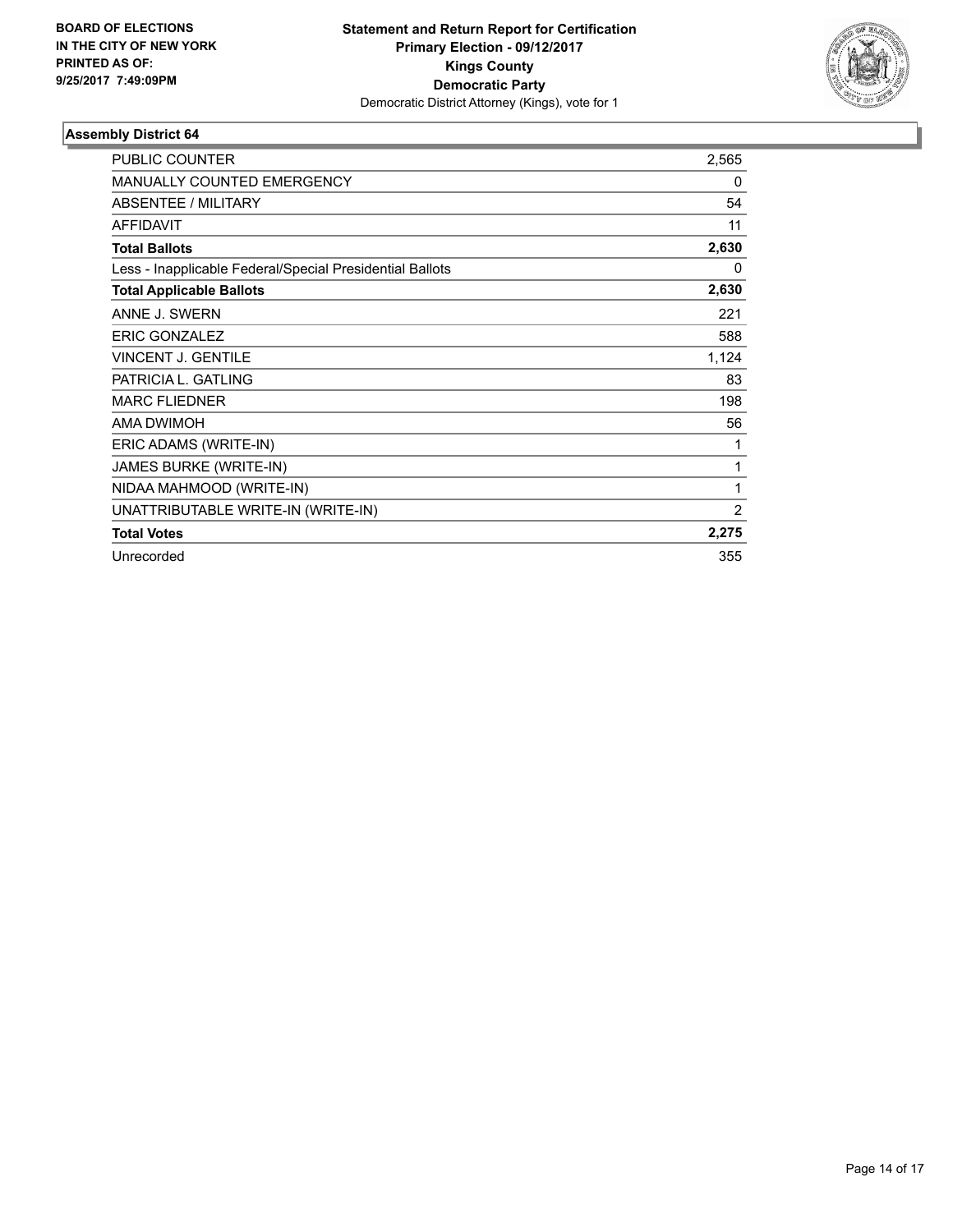

## **Total for Democratic District Attorney (Kings) - Kings County**

| <b>PUBLIC COUNTER</b>                                    | 161,387 |
|----------------------------------------------------------|---------|
| MANUALLY COUNTED EMERGENCY                               | 19      |
| <b>ABSENTEE / MILITARY</b>                               | 3,678   |
| AFFIDAVIT                                                | 1,297   |
| <b>Total Ballots</b>                                     | 166,381 |
| Less - Inapplicable Federal/Special Presidential Ballots | 0       |
| <b>Total Applicable Ballots</b>                          | 166,381 |
| ANNE J. SWERN                                            | 17,469  |
| <b>ERIC GONZALEZ</b>                                     | 80,291  |
| VINCENT J. GENTILE                                       | 13,323  |
| PATRICIA L. GATLING                                      | 13,988  |
| <b>MARC FLIEDNER</b>                                     | 15,474  |
| AMA DWIMOH                                               | 10,983  |
| ALEX JACKSON (WRITE-IN)                                  | 1       |
| ANN ELIZABETH RUBIN (WRITE-IN)                           | 1       |
| ANTONIETTA FUCCIO (WRITE-IN)                             | 1       |
| ANTONIO PRIMOSO (WRITE-IN)                               | 1       |
| ARNOLD KRISS (WRITE-IN)                                  | 1       |
| ARTHUR KATZ (WRITE-IN)                                   | 1       |
| BABARA L JAY (WRITE-IN)                                  | 1       |
| <b>BARAK OBAMA (WRITE-IN)</b>                            | 1       |
| BECCY DUNHAN (WRITE-IN)                                  | 1       |
| BERNIE SANDERS (WRITE-IN)                                | 2       |
| BERURYAH BATYEHUDAH (WRITE-IN)                           | 1       |
| BOB CAPANO (WRITE-IN)                                    | 1       |
| C. AARON HINTON (WRITE-IN)                               | 1       |
| CHAIM DEUTSCH (WRITE-IN)                                 | 1       |
| CHARLES MIESNER (WRITE-IN)                               | 1       |
| CHRISTOPHER BOREY (WRITE-IN)                             | 1       |
| DAMIAN WILLIAMS (WRITE-IN)                               | 1       |
| DANA BERGMAN (WRITE-IN)                                  | 1       |
| DANIELL CASTOR (WRITE-IN)                                | 1       |
| DAVID O DANUENS (WRITE-IN)                               | 1       |
| DAVID ROSENBERG (WRITE-IN)                               | 1       |
| DENNIS LEE JUKOTSKY (WRITE-IN)                           | 1       |
| DONALD GREEN (WRITE-IN)                                  | 1       |
| DONALD J. TRUMP JR (WRITE-IN)                            | 1       |
| ELIZABETH KNANER (WRITE-IN)                              | 1       |
| ELYATEEMS KHODOR (WRITE-IN)                              | 1       |
| EMILY BRADFORD (WRITE-IN)                                | 1       |
| EMILY DEAN (WRITE-IN)                                    | 1       |
| ERIC ADAMS (WRITE-IN)                                    | 3       |
| FELIPE PEREZ (WRITE-IN)                                  | 1       |
| FELIX W. ORTIZ (WRITE-IN)                                | 1       |
| FORD JOACHIM (WRITE-IN)                                  | 1       |
| FRANCISCO MOYA (WRITE-IN)                                | 1       |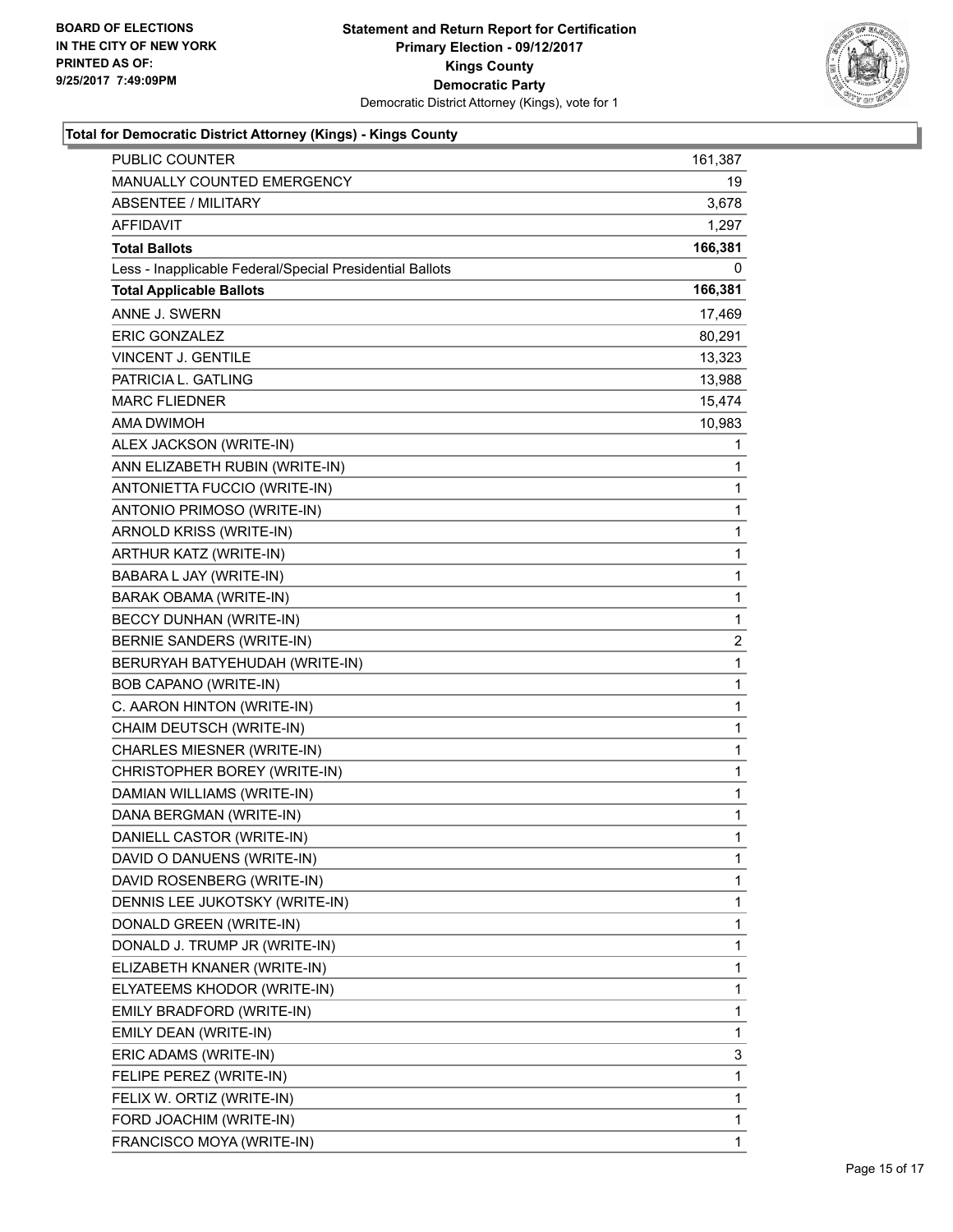

### **Total for Democratic District Attorney (Kings) - Kings County**

| GARY T. SOUP (WRITE-IN)         | 1              |
|---------------------------------|----------------|
| <b>GAYLE LYNCH (WRITE-IN)</b>   | 1              |
| <b>GEORGE SZANTO (WRITE-IN)</b> | 1              |
| GEVALYA FOGEL (WRITE-IN)        | 1              |
| HANNAH ALEXANDER (WRITE-IN)     | 1              |
| HERMIONE GRANGER (WRITE-IN)     | 1              |
| HILLARY CLINTON (WRITE-IN)      | 1              |
| JAMES BEDNACK (WRITE-IN)        | 1              |
| JAMES BURKE (WRITE-IN)          | 1              |
| JAMES GRAHAMS (WRITE-IN)        | 1              |
| <b>JASON RNEE (WRITE-IN)</b>    | 1              |
| JEFFREY BARON (WRITE-IN)        | 1              |
| JESSE LARE (WRITE-IN)           | 1              |
| JOHN Q. E. EUBANKS (WRITE-IN)   | 1              |
| JONATHAN FRAKES (WRITE-IN)      | $\overline{2}$ |
| JOVAN SANTOPIETRO (WRITE-IN)    | 1              |
| JUDGE MATHIS (WRITE-IN)         | 1              |
| JULIA DAVIS (WRITE-IN)          | 1              |
| KIMBERLY CHARLES (WRITE-IN)     | 1              |
| LANCE THRUSH (WRITE-IN)         | 1              |
| LAURIE A CUMBO (WRITE-IN)       | 1              |
| LAURIE CUMBO (WRITE-IN)         | 1              |
| LEAH HIRTENFELD (WRITE-IN)      | 1              |
| LEON OFMAN (WRITE-IN)           | 1              |
| LIN-MAVEL MIRANDA (WRITE-IN)    | 1              |
| MANOS RAWHERMAN (WRITE-IN)      | 1              |
| MARC MJKASEY (WRITE-IN)         | 1              |
| MARGE LOUER (WRITE-IN)          | 1              |
| MARTY SCHUOZ (WRITE-IN)         | 1              |
| MARY NIEMAN (WRITE-IN)          | 1              |
| MATTHEW CULBAN (WRITE-IN)       | 1              |
| MATTHEW J PARSONS (WRITE-IN)    | 1              |
| MATTHEW ROSENBLUM (WRITE-IN)    | 1              |
| MAY KYI (WRITE-IN)              | 1              |
| MICHAEL SIEM (WRITE-IN)         | 1              |
| MICHAEL SPREI (WRITE-IN)        | 1              |
| MICHAEL WESOLOWSKI (WRITE-IN)   | 1              |
| MILES RAVITZ (WRITE-IN)         | 1              |
| MOISHE GRUMFELD (WRITE-IN)      | 1              |
| NANCY TONG (WRITE-IN)           | 6              |
| NIDAA MAHMOOD (WRITE-IN)        | 1              |
| PAUL VAYGEN (WRITE-IN)          | 1              |
| PERRY HELLER (WRITE-IN)         | 1              |
| PHILIP BRODY (WRITE-IN)         | 1              |
| PREET BHARAVA (WRITE-IN)        | 1              |
| PREET BHAWARA (WRITE-IN)        | 1              |
|                                 |                |